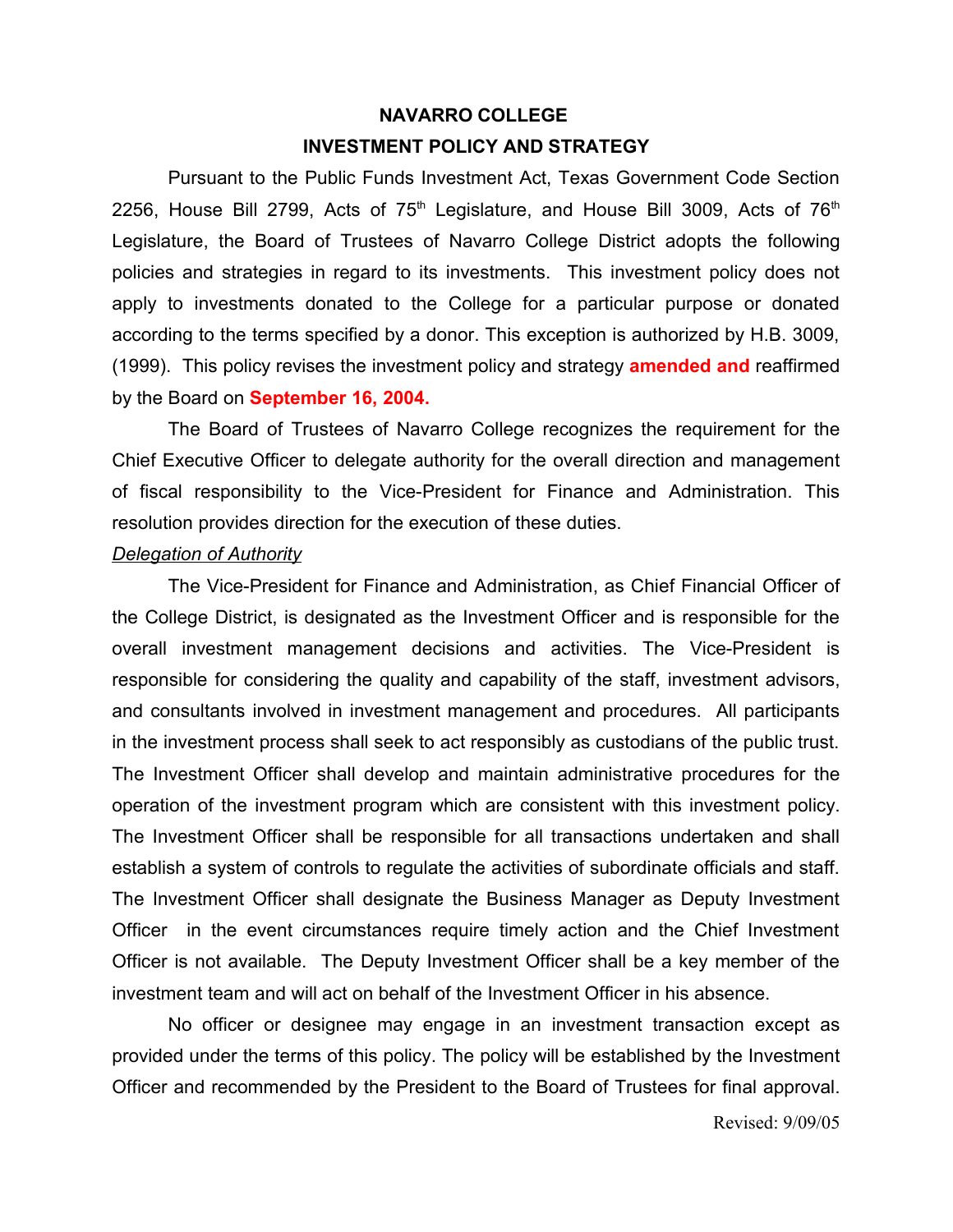This authority is effective until rescinded by the Board of Trustees or until the termination of employment.

#### *Scope*

This investment policy applies to all the financial assets and funds held by the Navarro College District. Navarro College consolidates its funds into one investment fund for investment purposes for efficiency and maximum investment opportunity. These funds are defined in Navarro College's Annual Financial Report and include:

Educational and General Fund, Debt Service Fund, Plant Fund, Auxiliary Fund, Agency Fund, Student Financial Aid Funds and any other funds held by Navarro College unless specifically exempted by the Board of Trustees and this policy.

#### **OBJECTIVES**

## *Safety*

Safety of principal is the foremost objective of the investment program. Investments shall be undertaken in a manner that seeks to ensure the preservation of capital in the overall portfolio.

There are various types of investment risks faced by the College's portfolio. In compliance with Governmental Accounting Standards Board (GASB) Statement 40, the College addresses these various types of risk.

#### *Custodial Risk*

Custodial Risk is defined as (1) deposits that are uninsured and either (a) uncollaterilized or collateralized but not in the governments name or investments that are uninsured and unregistered.

In accordance with the collateralization policy for deposits and certificates of deposits, all of Navarro College's investments are fully collateralized by FDIC insurance, pledged securities and/or a surety bond in the name of the College District.

#### *Credit Risk*

Credit Risk is the risk of loss due to the failure of the security or backer. In order to disclose credit risk, credit ratings from a national statistical organization will be reported on the year-end investment report. Obligations of or guaranteed by the U.S.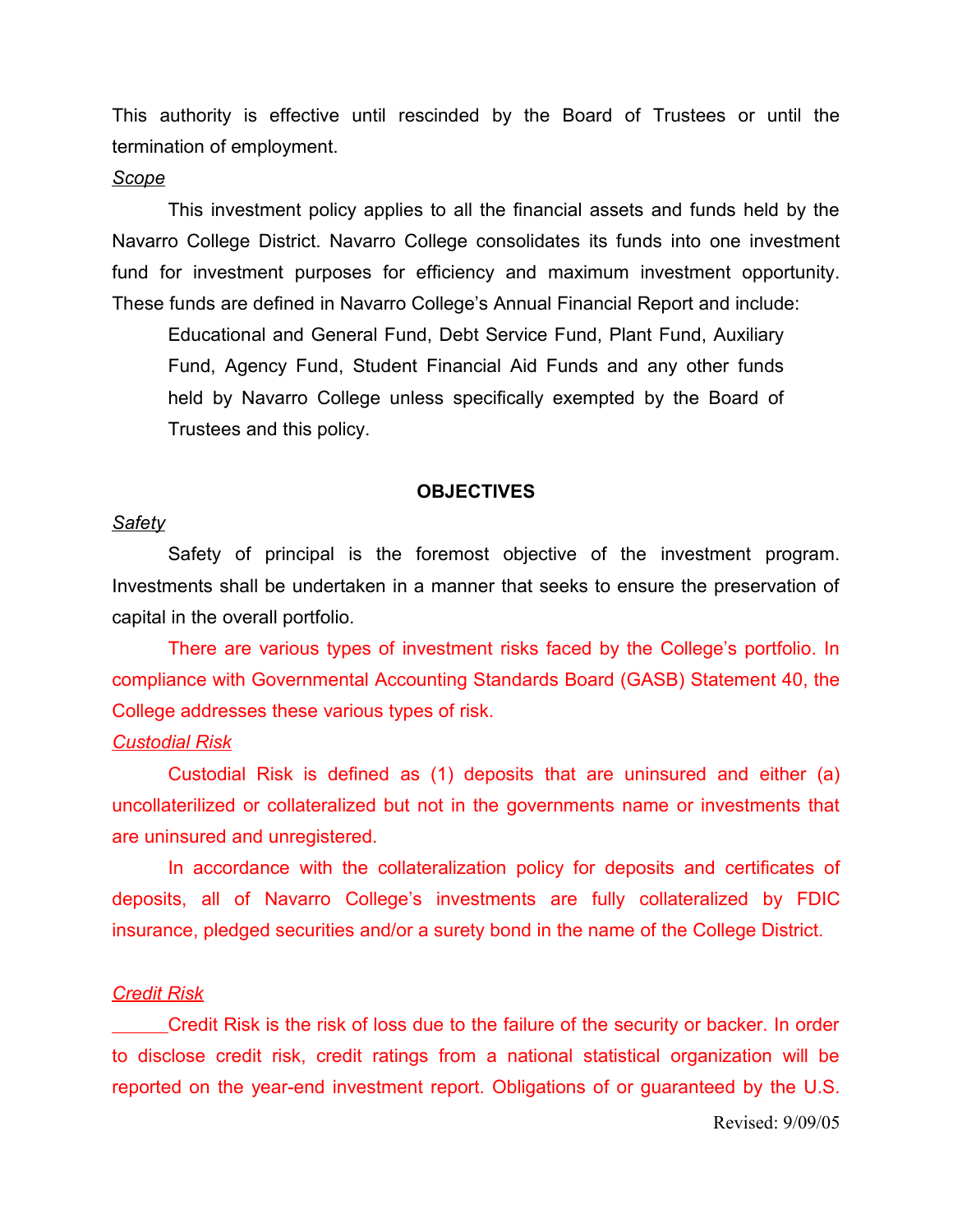Government do not require disclosure of credit quality. Certificates of Deposit are fully collateralized and do not require a credit risk rating. If an investment is unrated, that fact must be disclosed.

### *Concentration of Credit Risk*

In accordance with GASB 40, governments need to disclose by amount and issues any concentration in one issuer that represents five percent (5%) or more of the total assets in the portfolio for that business activity.

Investments issued or explicitly guaranteed by the U.S. Governments and investments in mutual funds or pools are excluded. Navarro College's auditors classify short-term Certificates of Deposit as "Deposits" and do not require disclosure. Longterm Certificates of Deposit are fully collateralized and do not require disclosure.

## *Interest Rate Risk*

Navarro College needs to disclose its interest rate sensitivity of its investments. Individual investment maturities will be listed in the investment report and a Maturity Schedule will be presented for the Navarro College Board of Trustees review in the quarterly investment report. Variable interest rate instruments are discouraged since these items are highly sensitive to interest rate changes. In addition, maturities of investments generally should be five years or less.

## *Liquidity*

The investment portfolio shall remain sufficiently liquid to meet all operating requirements that may be reasonably anticipated. This is accomplished by structuring the portfolio so that securities mature concurrent with cash needs to meet anticipated demands. Since all possible cash demands cannot be anticipated, the portfolio should consist largely of securities with active secondary or resale markets.

## *Yield*

The investment portfolio shall be designed with the objective of attaining a market rate of return throughout budgetary and economic cycles, taking into account the investment risk constraints and liquidity needs. Return on investment is of least importance compared to the safety and liquidity objectives described above. The core of investments is limited to relatively low risk securities in anticipation of earning a fair return relative to the risk being assumed. Securities shall not be sold prior to maturity with the following exceptions: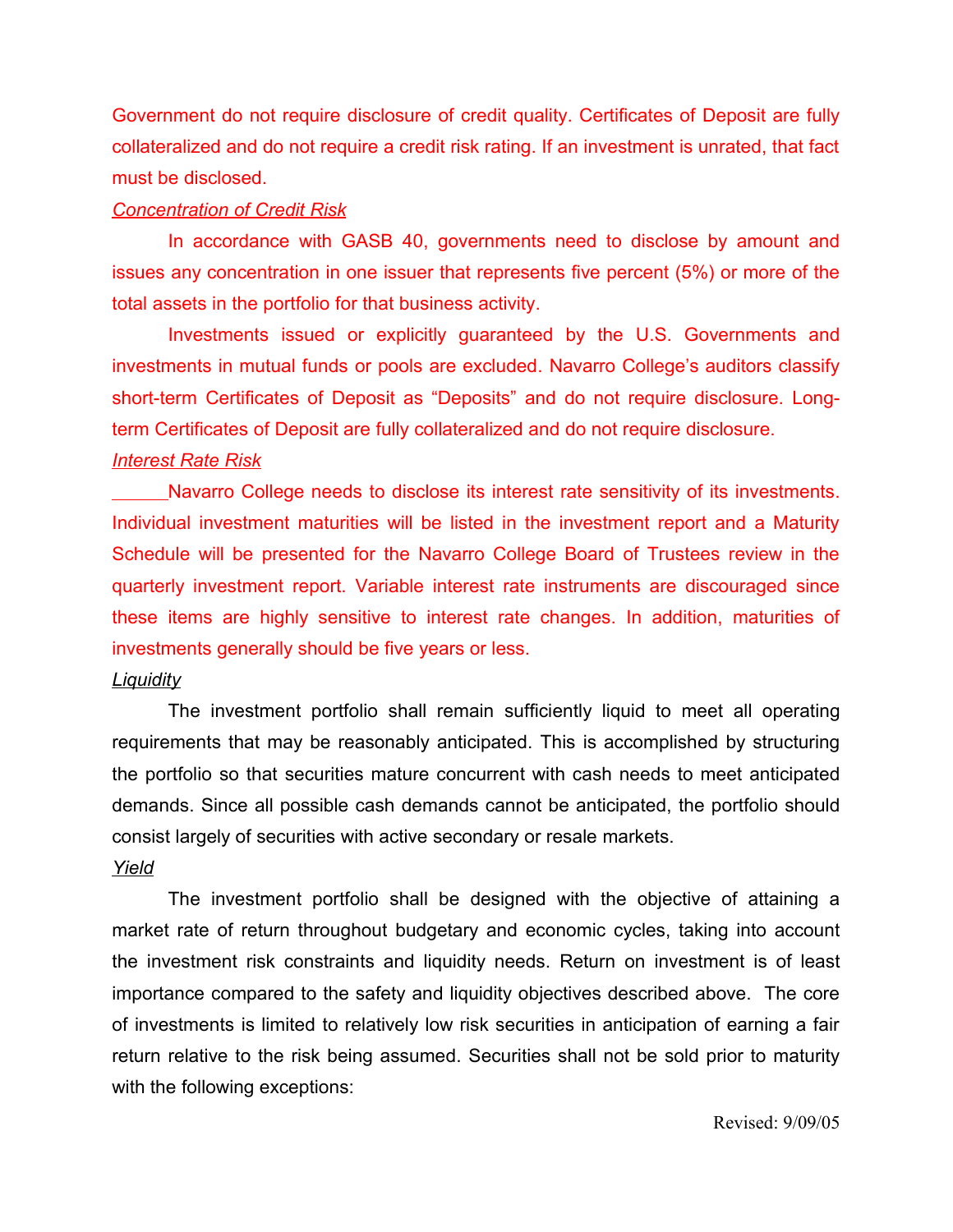a declining credit security could be sold early to minimize loss of principal; a security swap would improve the quality, yield, or target duration in the portfolio; or liquidity needs of the portfolio require that the security be sold.

#### **INTERNAL CONTROL PROCEDURES**

Internal control is the process by which Navarro College's Board of Trustees and management obtain reasonable assurance as to achievement of specified objectives. It consists of interrelated components with integrity, ethical values and competence, and the control environment serving as the foundation for establishing objectives, risk assessment, information systems, control procedures, communication, managing change, and monitoring.

#### *Prudence*

The standard of prudence to be used by investment officials shall be the "prudent person" standard and shall be applied in context of managing an overall portfolio. Investment officers acting in accordance with procedures and this investment policy and exercising due diligence shall be relieved of personal responsibility for an individual security's credit risk or market price changes, provided deviations from expectations are reported in a timely fashion and the liquidity and the sale of securities are carried out in accordance with the terms of this policy.

Investments shall be made with the judgement and care, under circumstances then prevailing, which persons of prudence, discretion and intelligence exercise in the management of their own affairs, not for speculation, but for investment, considering the probable safety of their capital as well as the probable income to be derived.

#### *Ethics and Conflicts of Interest*

Officers and employees involved in the investment process shall refrain from personal business activity that could conflict with the proper execution and management of the investment program, or that could impair the ability to make impartial decisions. Employees and investment officials shall disclose any material interests in financial institutions with which they conduct business. They shall further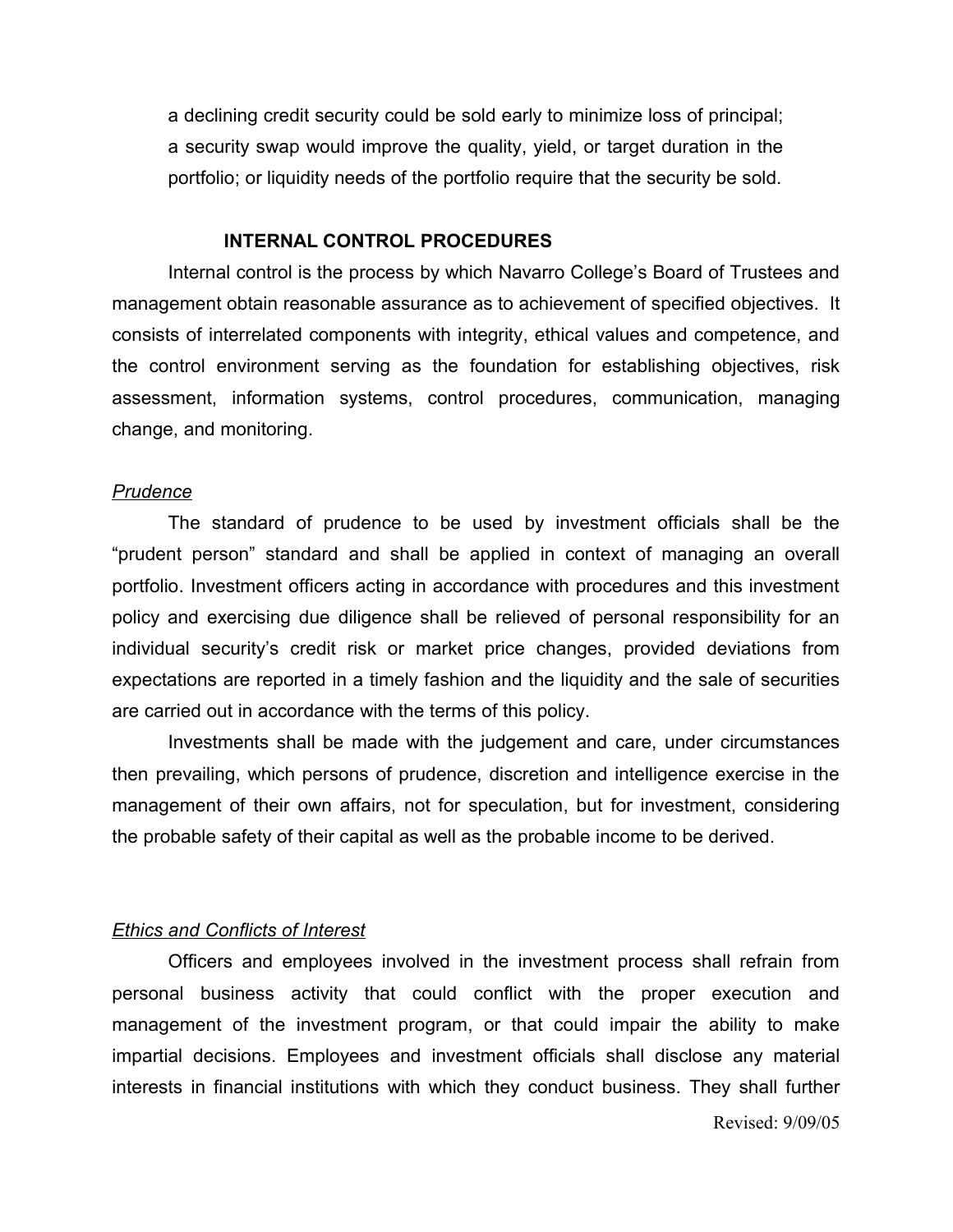disclose any personal financial/investment positions that could be related to the performance of the investment portfolio. Employees and officers shall refrain from undertaking personal investment transactions with the same individual with whom business is conducted on behalf of their entity. An investment officer who has a personal business relationship with any entity seeking to sell an investment to Navarro College or who is related in the second degree by marriage (affinity) or blood relations (consanguinity) to an individual seeking to sell an investment to Navarro College is required to file a statement disclosing the relationship with the Texas Ethics Commission and the Navarro College Board of Trustees.

#### *Delegation of Authority*

Authority to manage the investment program is granted to the Vice-President for Finance and Administration and derived responsibility for the operation of the investment program is hereby delegated to the Investment Officer. No person may engage in an investment transaction except as provided under the terms of this policy and its procedures. The Investment Officer shall be responsible for all transactions undertaken and shall establish a system of controls to regulate the activities of subordinate officials.

#### *Quality and Capability of Investment Management:Training*

Each member of the Board of Trustees, the President, and its investment officers shall attend at least one training session, provided by the Texas Higher Education Coordinating Board, relating to the person's responsibilities under the Public Funds Investment Act within six months after taking office or assuming duties. The training must include education in: investment controls, security risks, market risks, and compliance with the Public Funds Investment Act.

The investment officers shall attend a training session not less than once in a two-year period and may receive training from any independent source such as Texas Higher Education Coordinating Board, other governmental agencies, or non-profit organizations. The investment officers shall prepare a report on the Public Funds Investment Act and deliver it to the Board no later than the 180<sup>th</sup> day after the last day of each regular session of the legislature.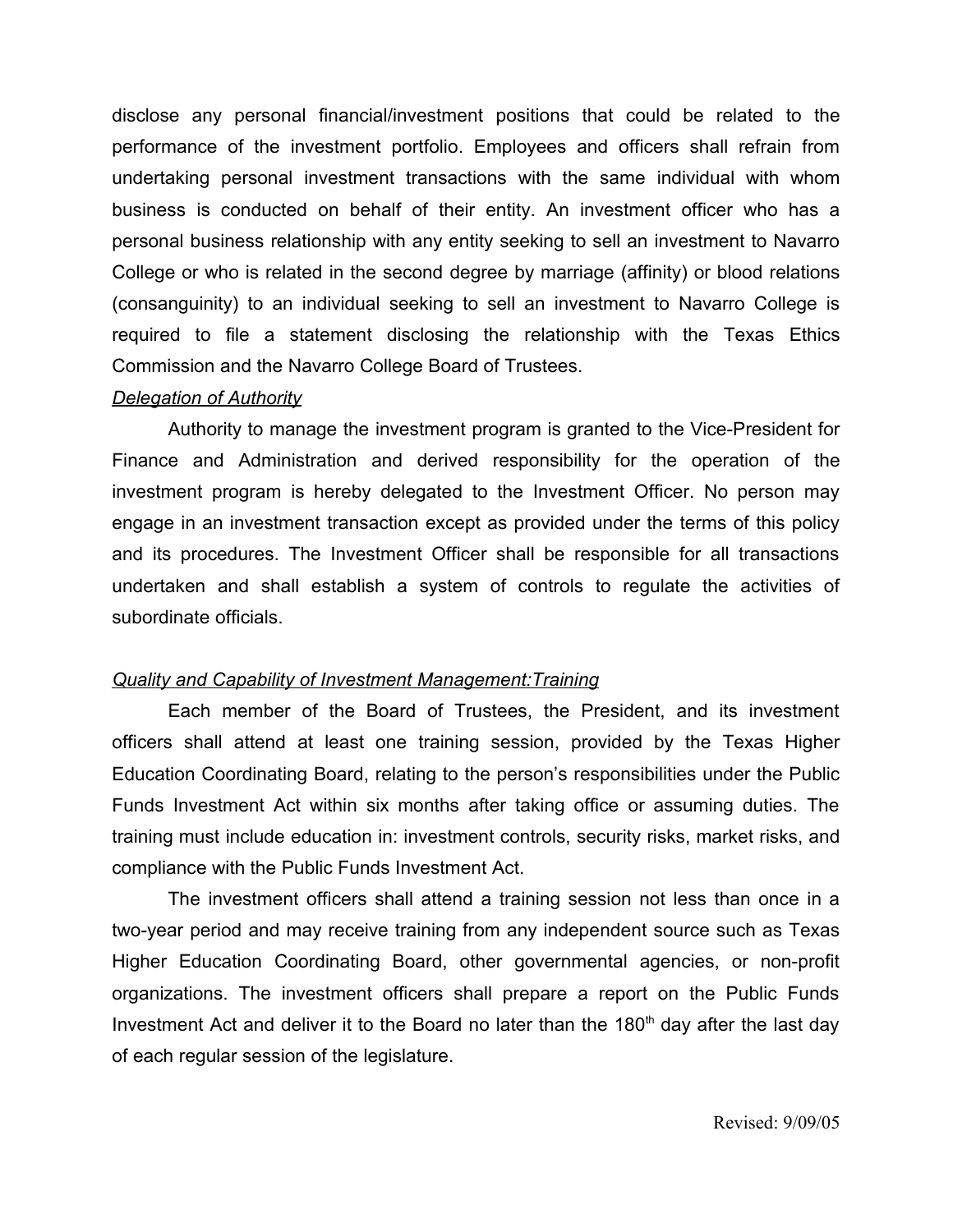## **SAFEKEEPING AND CUSTODY**

### *Authorized Financial Dealer and Institution*

A list will be maintained of financial institutions authorized to provide investment services. In addition, a list will also be maintained of approved security broker/dealers selected by credit worthiness. These may include "primary" dealers or regional dealers. An annual review of the financial condition and registration of qualified bidders will be conducted.

For fiscal year **2005-2006**, the Board approves Corsicana National Bank and Trust as its primary dealer for purchase of securities and all financial institutions servicing the College service area as banks for purchase of certificates of deposit and other interest bearing accounts if the institution can provide appropriate deposit insurance and/or pledged collateral or surety bonds.

The Investment Officer is responsible for establishing and maintaining an internal control structure designed to ensure that the assets of Navarro College are protected from loss, theft or misuse. The internal control structure shall be designed to provide reasonable assurance that these objectives are met. The concept of reasonable assurance recognizes that (1) the cost of the control should not exceed the benefits likely to be derived; and (2) the valuation of costs and benefits requires estimates and judgements by management.

Accordingly, the President shall establish a process of annual independent review by an external auditor to assure compliance with policies and procedures. The internal controls shall address the following points:

a. Control of collusion. Collusion is a situation where two or more employees are working in conjunction to defraud their employer.

b. Separation of transaction authority from accounting and record keeping. By separating the person who authorized or performs the transaction from the people who record or otherwise account for the transaction, a separation of duties is achieved. All investment transactions will be settled on a delivery versus payment basis with the exception of investment pools and mutual funds.

c. Custodial safekeeping. Securities purchased from any bank or dealer including appropriate collateral (as defined by State law) shall be placed with an independent third party for custodial safekeeping.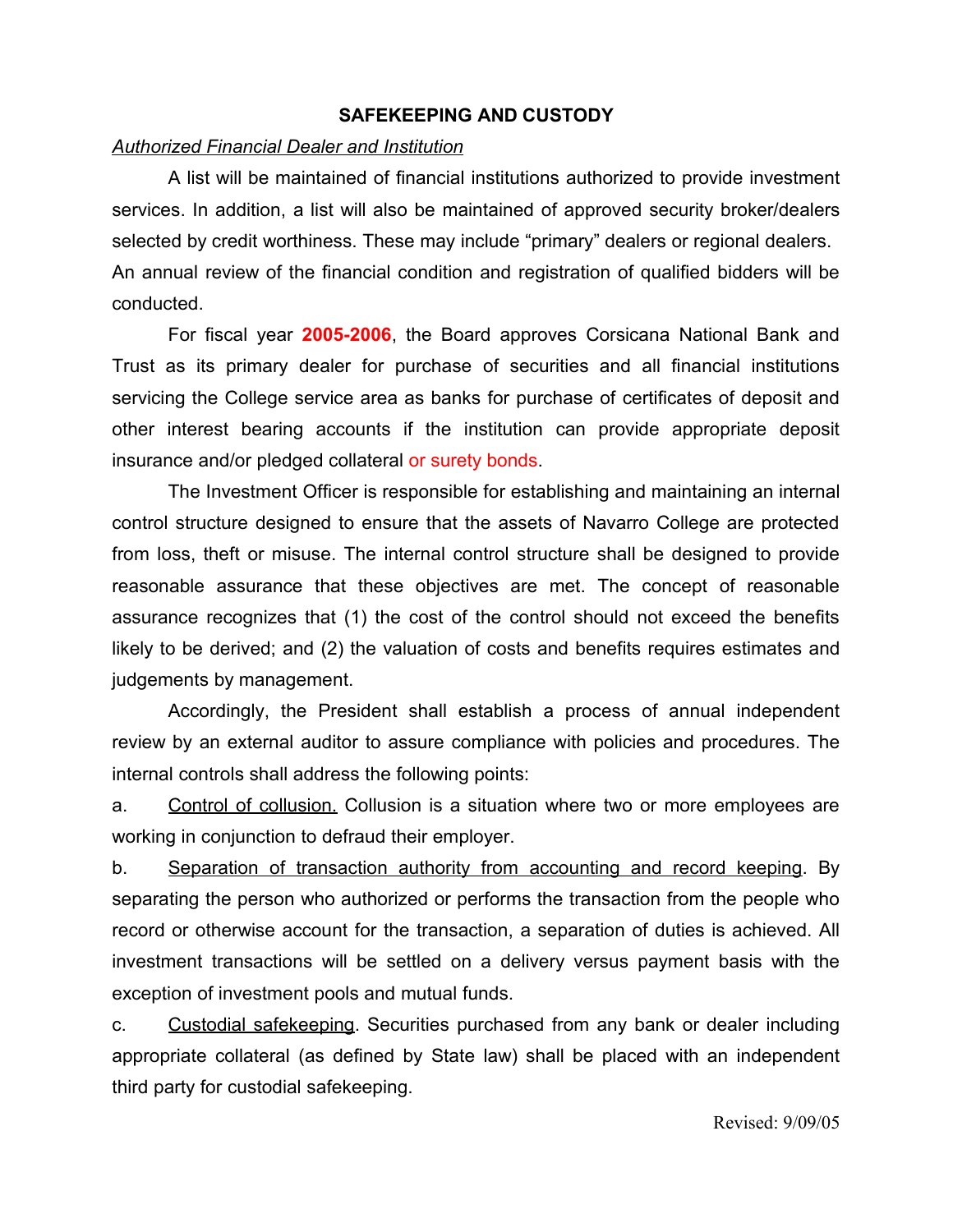d. Avoidance of physical delivery securities. Book entry securities are much easier to transfer and account for since actual delivery of a document never takes place. Delivered securities must be properly safeguarded against loss or destruction. The potential for fraud and loss increases with physically delivered securities.

e. Clear delegation of authority to subordinate staff members. Subordinate staff members must have a clear understanding of their authority and responsibilities to avoid improper action. Clear delegation of authority also preserves the internal control structure that is contingent on the various staff positions and their respective responsibilities.

# **SUITABLE AND AUTHORIZED INVESTMENTS**

## *Investment Types*

The following investments will be permitted by this policy:

a. U.S. Government obligations such as Treasury Bills, Treasury Notes, Treasury Bonds, Discount Notes and Debentures

b. U.S. Government agency obligations such as Farm Credit System, Farmers Home Administration, Federal Home Loan Bank, Federal Home Loan Mortgage Corporation, Government National Mortgage Association, Small Business Administration, Student Loan Marketing Association; and Tennessee Valley Authority

- c. Certificates of deposit
- d. Savings and loan association deposits

e. Prime commercial paper that has a stated maturity of 270 days or less and is rated not less than A-1 or P-1 by at least two nationally recognized credit rating agencies.

f. Investment-grade obligations of state, local governments, and public authorities

The following investments are not authorized by this policy:

- 1. Obligations whose payment represents the coupon payments on the outstanding principal balance of the underlying mortgage-backed security collateral and pays no principal;
- 2. Obligations whose payment represents the principal stream of cash flow from the underlying mortgage-backed security collateral and bears no interest;
- 3. Collateralized mortgage obligations that have a stated final maturity date of greater than 10 years; and
- 4. Collateralized mortgage obligations the interest rate of which is determined by an index that adjusts to opposite to the changes in a market index.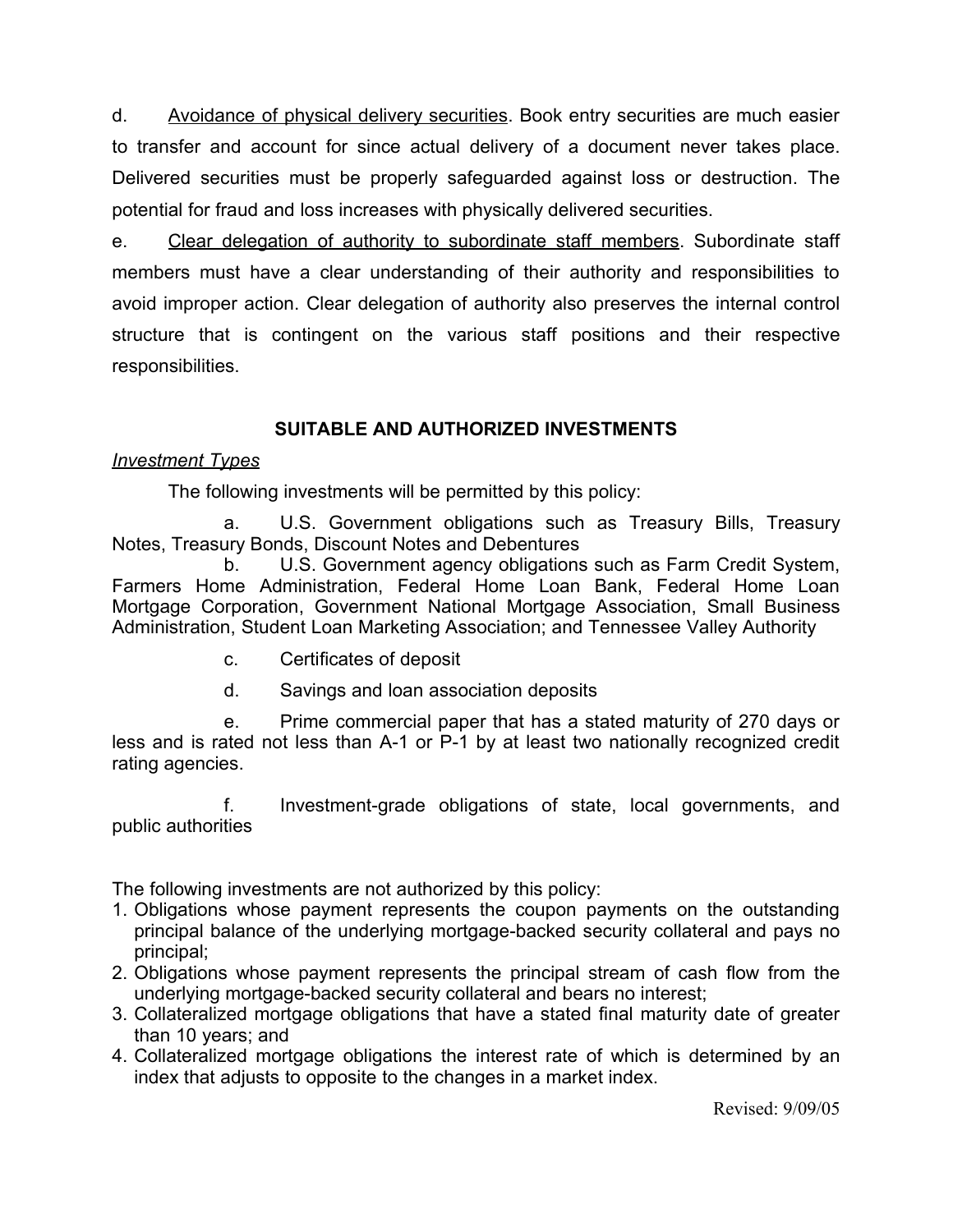#### *Collateralization*

In accordance with state law, full collateralization will be required on certificates of deposit and cash held in the College's depository bank. Collateralization of certificates of deposit and cash balances will be in accordance with Chapter 2257 of Vernon's Texas Codes Annotated. The total value of eligible collateral to secure the College's deposit of public funds must be in an amount not less than the amount of public funds increased by the amount of any accrued interest. The value of investment security shall be its market value.

Investment securities to collateralize deposits of Navarro College shall be U.S. Government debt obligations, U.S. Agency debt obligations, State of Texas, local municipalities and district debt obligations. All investment securities will be held at the Federal Reserve Bank of Dallas, the Federal Home Loan Bank of Dallas or at a third party bank as approved by the College.

All substitution of security collateral shall be approved by the Investment Committee composed of the Vice-President for Finance and Administration, the Business Manager, and the Comptroller.

In accordance with H.B. 3459, the College requires the collateral pledged on mortgage backed securities pledged to the District be in an amount of not less than 110% of the market value of the securities.

Navarro College depository bank shall maintain a separate, accurate and complete record relating to pledged investment security, a deposit of public funds and a transaction related to a pledged investment security. It is the College's responsibility to inform the depository bank of any significant change in the amount of activity of its deposits.

According to Section 2257.048 of the Government code, a security interest arises out of a depository's bank pledge at the time that the custodian identifies the pledge of the security on it's books and records and issues the trust receipt.

#### **INVESTMENT STRATEGY**

#### *Diversification*

The investments will be diversified by security type and maturity. The buy and Revised: 9/09/05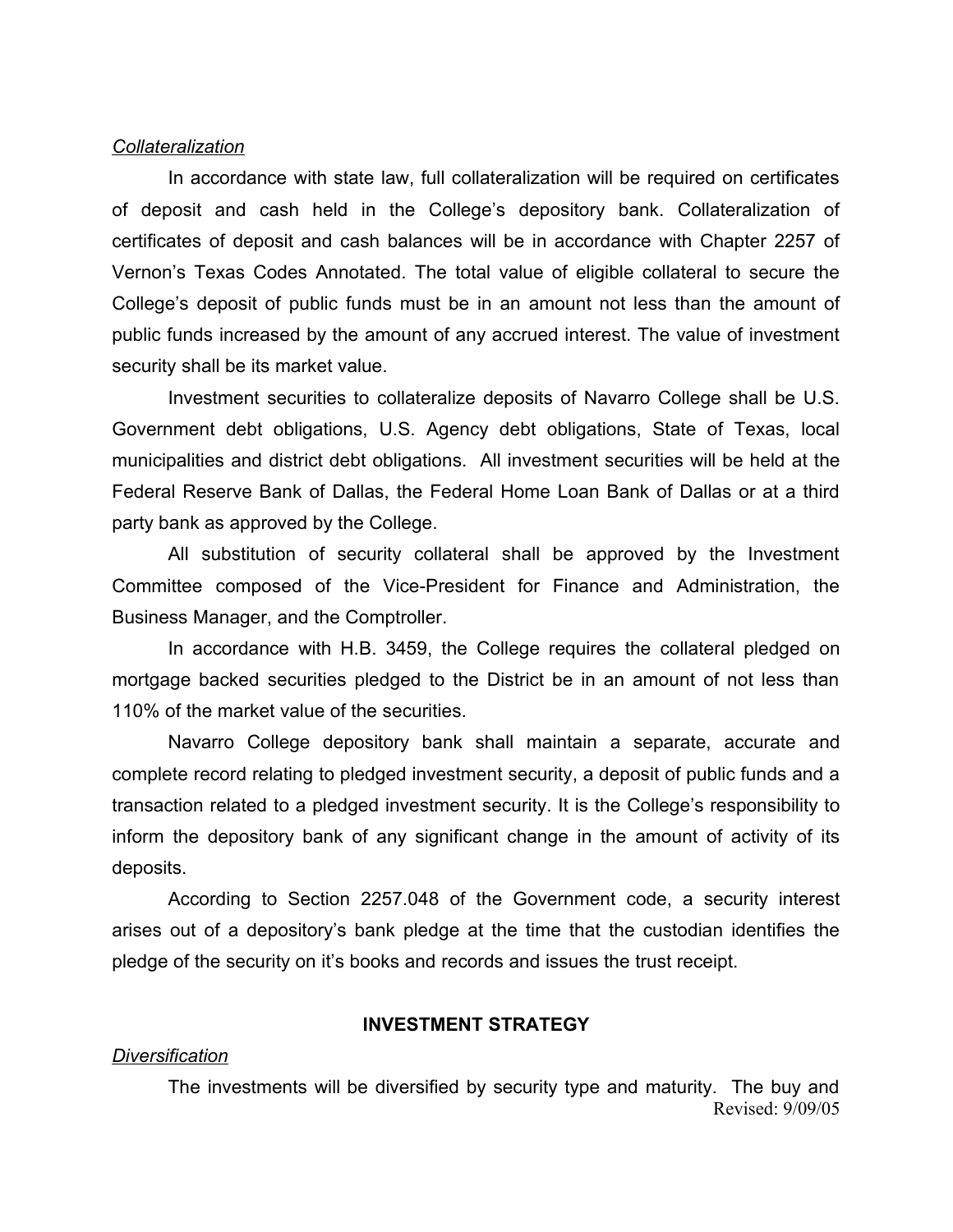sell decisions in regard to investments entered into the portfolio will be made by the investment team. The investment team shall be composed of the Vice-President for Finance and Administration and the Business Manager.

Buy and sell decisions will be primarily influenced by cash flow in each of the respective funds listed previously. The fundamental investment strategy of Navarro College will be to buy an investment and hold it until its maturity. However, because of changes in market conditions and changes in anticipated cash flow there may be instances where decisions will need to be made to liquidate the investment prior to its maturity.

When the investment team makes decisions in regard to purchasing securities for the portfolio, the team must interpret the interest rate cycle and may choose to make relatively long term purchases for the purpose of "locking in" a favorable interest rate or choose to make shorter term purchases if they anticipate interest rates to be more favorable in the future.

The investment team is given the responsibility for putting into place an investment portfolio which serves the College's financial requirements and also attempts to protect the College against market condition changes. It is the intent of this document to give the investment team the latitude to purchase investments within the scope outlined and to change strategies within the confines of the stated objectives of this policy.

#### *Maximum Maturities*

Navarro College will normally limit final maturities on any securities to seven five years or less. To the extent possible, Navarro College will attempt to match its investments with anticipated cash flow requirements. Unless matched to a specific cash flow, Navarro College will not directly invest in securities maturing more than five (5) years from the date of purchase. The Investment Officer will analyze each fund and determine what the appropriate average weighted maturity of the portfolio should be.

The following funds will require investments that are shorter term in maturities. These funds will require investments that generally mature in one year or less:

> Educational and General Fund Plant Fund Auxiliary Enterprises Fund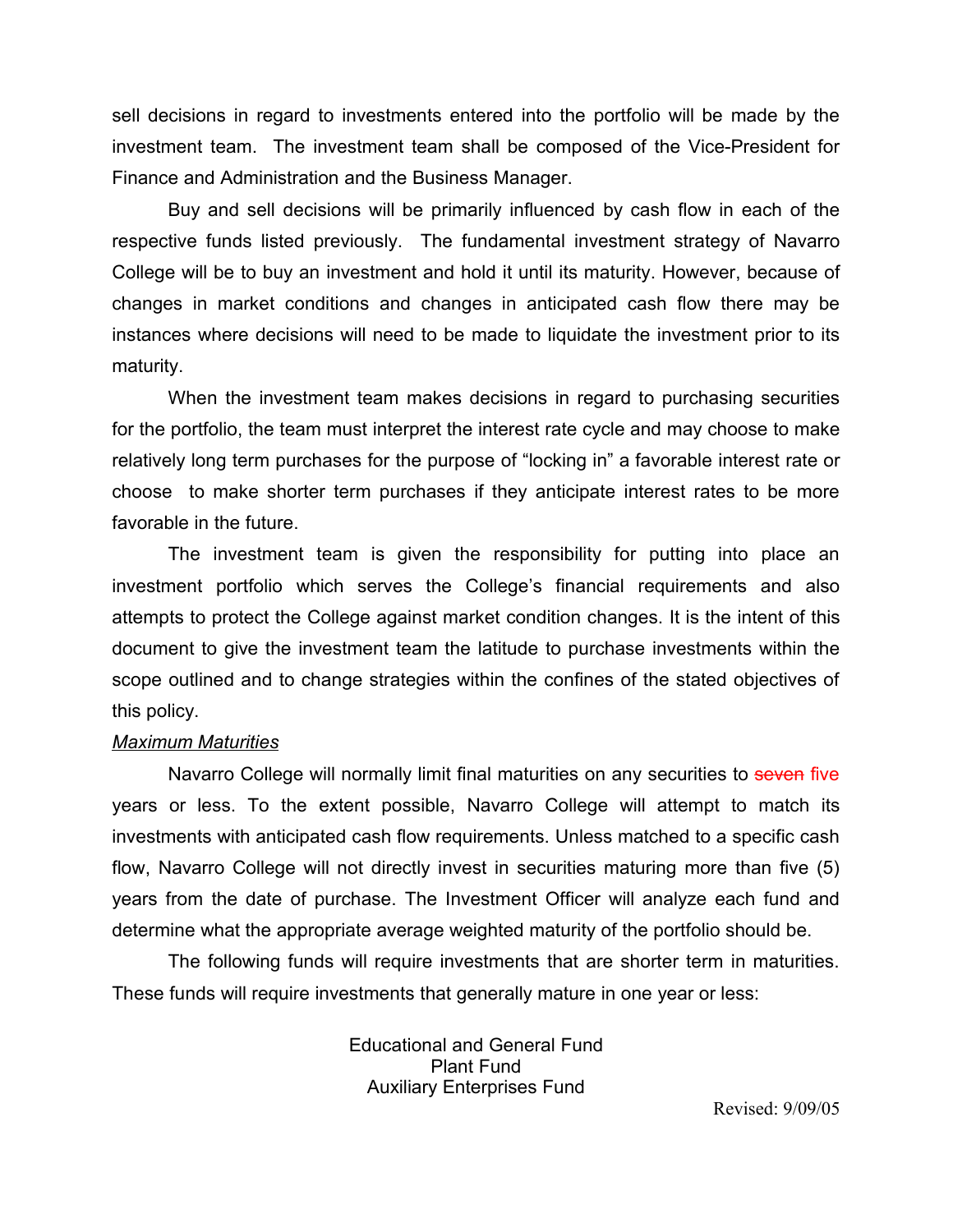## Agency Fund

Smaller amounts of the above funds may be invested for longer than one year if this investment is consistent with cash flow requirements. The following funds will normally allow for maturities of longer than one year:

## Debt Service Fund Student Financial Aid Fund

The Investment Officer will provide for a diversified maturity schedule for all investments. In addition, diversification of security types, i.e. Federal Home Loan Mortgage Notes, U. S. Treasury Bills, etc., is required. For Agency securities, normally no more than five percent (5%) of the total portfolio shall be in one type of security issued by one agency. There is no restriction on U.S. Treasury Notes.

## **REPORTING**

## *Methods*

The Investment Officer shall prepare an investment report at least quarterly, including a succinct management summary that provides a clear picture of the status of the current investment portfolio and transactions made over the last quarter. This management summary will be prepared in a manner which will allow Navarro College to ascertain whether investment activities during the reporting period have conformed to the investment policy. The report should be provided to the President and the Board of Trustees. The report must:

a. describe in detail the investment position of Navarro College on the date of the report;

b. be prepared jointly by all investment officers of Navarro College;

c. be signed by the Investment Officer and Deputy Investment Officer;

d. contain a summary statement of each pooled fund group that includes the:

1. beginning market value for the reporting period;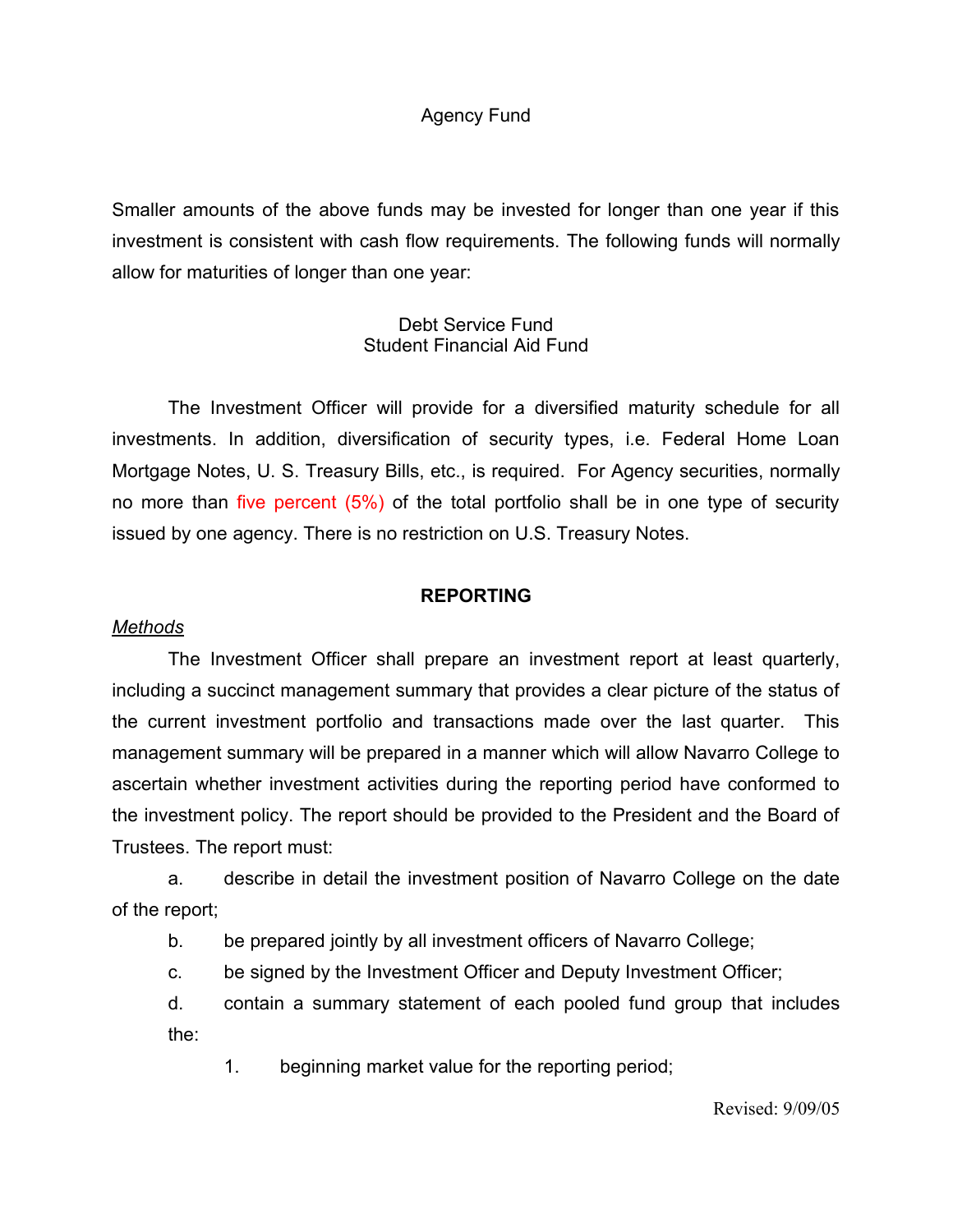2. additions and changes to market value during the period;

3. ending market value for the period;

e. state the book value and market value of each separately invested asset *that has a maturity date*;

f. state the account or fund or pooled group fund for which each individual investment was acquired; and

g. state the compliance of the investment portfolio with Navarro College's investment policy, investment strategy and the provision of the Public Funds Investment Act as amended.

h. be posted to the Navarro College website in accordance with State Auditor's Office requirements.

In accordance with H.B. 2799, there will be a formal annual review of the quarterly reports by an independent auditor with results reported to the governing body. The auditors should also report assurances regarding compliance with the Public Funds Investment Act.

## *Performance Standards*

The investment portfolio will be managed in accordance with the parameters specified within this policy. The portfolio should obtain a market average rate of return during a market/economic of stable interest rates. Portfolio performance should be compared to appropriate benchmarks on a regular basis. The investment officers will use the *Wall Street Journal* to monitor and report the market prices of the investments acquired. Corrective action will be taken if an investment consistently under- performs as compared to its appropriate benchmark.

## *Amendment*

This policy shall be reviewed on an annual basis. In accordance with H.B. 2799, the Board of Trustees will take formal action annually stating this policy and strategy has been reviewed and record any changes in the document. Any changes must be approved by the Board of Trustees, as well as the individual(s) charged with maintaining internal controls. However, as changes occur in financial markets, the Board of Trustees may amend this policy as often as needed.